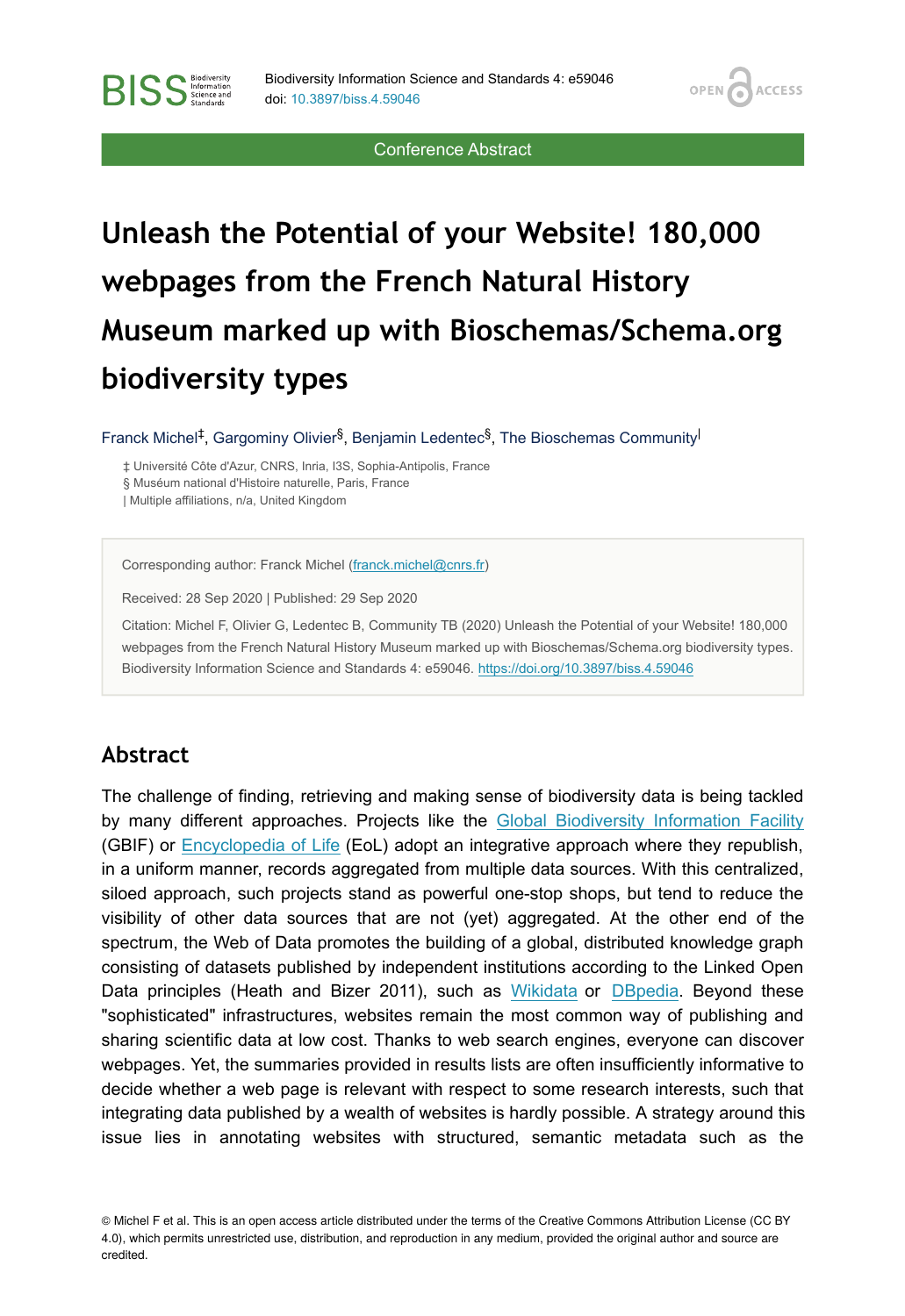[Schema.org](https://schema.org/) vocabulary (Guha et al. 2015). Webpages typically embed Schema.org annotations in the form of markup data (written in the [RDFa](https://www.w3.org/TR/rdfa-primer/) or [JSON-LD](https://www.w3.org/TR/json-ld/) formats), which search engines harvest and exploit to improve ranking and provide more informative summarization.

Bioschemas is a community effort working to extend Schema.org to support markup for Life Sciences websites (Michel and The Bioschemas Community 2018, Garcia et al. 2017). Bioschemas primarily re-uses existing terms from Schema.org, occasionally re-uses terms from third-party vocabularies, and when necessary proposes new terms to be endorsed by Schema.org. As of today, Bioschemas's biodiversity group has proposed the *Taxon* type\*1 to support the annotation of any webpage denoting taxa, *TaxonName* to support more specifically the annotation of taxonomic names registries, and guidelines describing how to leverage existing vocabularies such as [Darwin Core terms](https://dwc.tdwg.org/terms/).

To proceed further, the biodiversity community must now demonstrate its interest in having these terms endorsed by Schema.org: (1) through a critical mass of live markup deployments, and (2) by the development of applications capable of exploiting this markup data.

Therefore, as a first step, the French National Museum of Natural History has marked up its [natural heritage inventory website](https://inpn.mnhn.fr/accueil/index?lg=en): over 180,000 webpages describing the species inventoried in French territories have been annotated with the *Taxon* and *TaxonName* types in the form of JSON-LD scripts (see [example scripts\)](https://github.com/BioSchemas/specifications/tree/master/Taxon/0.7-DRAFT_examples). As an example, one can check the source of the [Delphinus delphis](https://inpn.mnhn.fr/espece/cd_nom/60878?lg=en) page.

In this presentation, by demonstrating that marking up existing webpages can be very inexpensive, we wish to encourage the biodiversity community to adopt this practice, engage in the discussion about biodiversity-related markup, and possibly propose new terms related e.g. to traits or collections. We believe that generalizing the use of such markup by the many websites reporting checklists, museum collections, occurrences, life traits etc. shall be a major step towards the generalized adoption of FAIR\*2 principles (Wilkinson 2016), shall dramatically improve information discovery using search engines, and shall be a key accelerator for the development of novel, web-scale, biodiversity data integration scenarios.

#### **Presenting author**

Franck Michel

#### **Presented at**

TDWG 2020